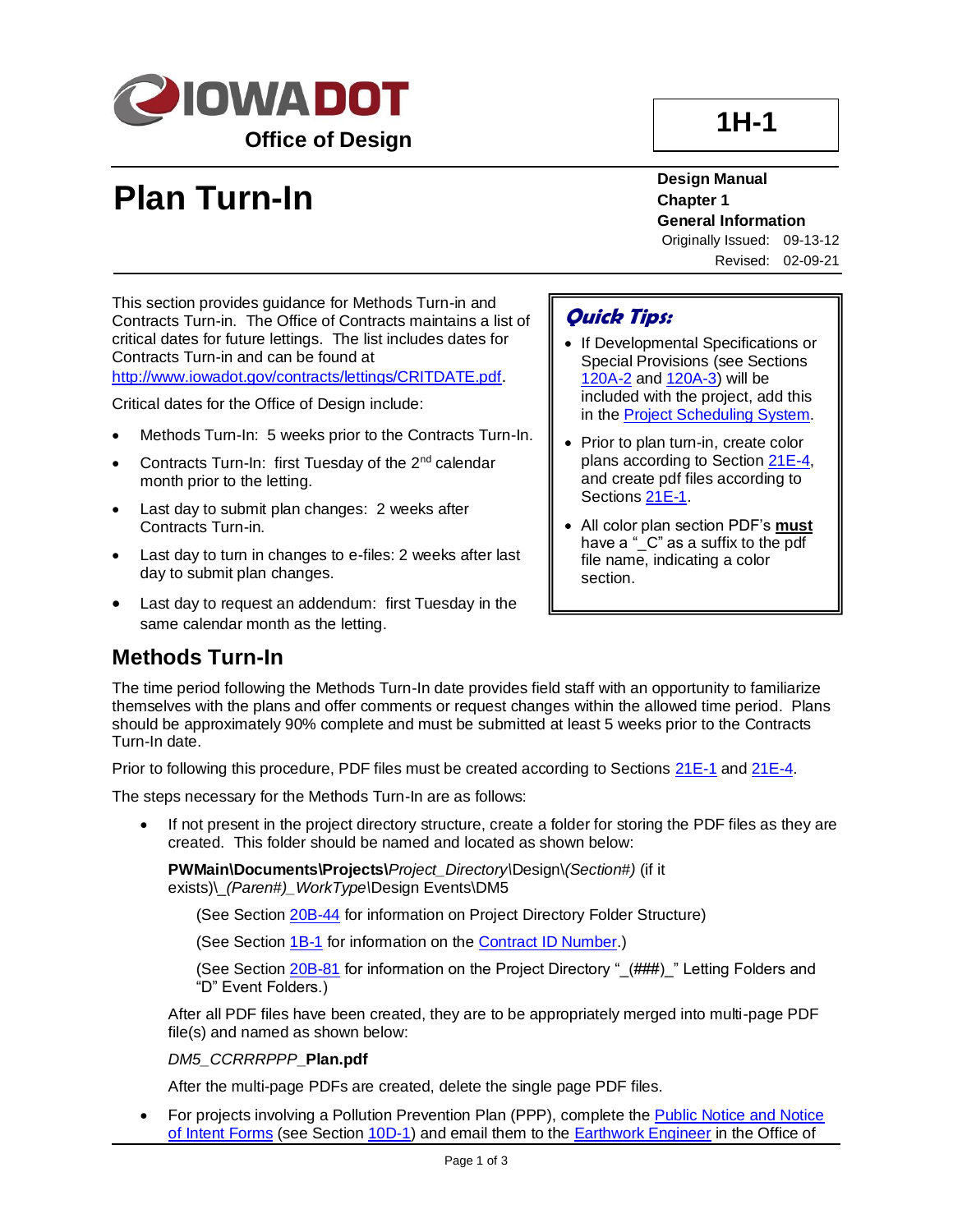Construction. Include a copy in the Docs folder within the project folder. Those within the DOT should use the Enhanced Public Notice and Notice of Intent Forms. Those outside of the DOT may use either the .doc or .pdf versions of the Notice of Intent and Public Notice forms. If a project is located in an Outstanding Iowa Waters (OIW) watershed, and individual NPDES permit is required, see Section [10D-1.](10d-01.pdf)

**Note:** If the "**Connect to www…"** dialog displays, (as shown at the right), while attempting to access any of the documents listed above or below, it may be necessary to *click* the *"Cancel"* button twice to continue.

| Connect to www.iowadot ?       |                      |
|--------------------------------|----------------------|
|                                |                      |
| Connecting to www.iowadot.gov. |                      |
| User name:                     | ΩI<br>               |
| Password:                      |                      |
|                                | Remember my password |
| Cancel<br>OK                   |                      |

If Developmental Specifications or Special Provisions (see Sections [120A-2](120a-02.pdf) and [120A-3\)](120a-03.pdf) will be included with the project, add this in the [Project Scheduling System](01B-01/PSS.pdf) (PSS). Place a copy of the Special Provisions in the SP\_Turn-In folder located at **W:\Highway\ Specifications\Special Provisions\SP\_Turn-In\** and send a note to the [Assistant Specifications Engineer](01B-02/AssistantSpecificationsEngineer.pdf) the SP has been placed in the folder. For those outside the DOT, submit a copy of the Special Provisions to the DOT Project Contact Representative.

• Send an email to the reviewers of the plan informing them of the location of the electronic plans and plan turn-in documents. Use the **DM-5** Electronic Submittal shell letter as a guideline.

## **Contracts Turn-In**

The Contracts Tum-In initiates some of the last steps in the process of preparing a project for letting. During the time period immediately following the Contracts Turn-In, the Office of Contracts uses the completed plans to perform such tasks as developing cost estimates and producing bidding documents.

The steps necessary for the Contracts Turn-In are as follows:

If not present in the project directory structure, create a folder for storing the PDF files as they are created. This folder should be named and located as shown below:

**PWMain\Documents\Projects\***Project\_Directory\*Design\*(Section#)* (if it exists)\\_*(Paren#)\_WorkType\*Design Events\D6thru9\ *Contract ID #-* Complete Current Plan (PDFs)

(See Section [20B-44](20B-44.pdf) for information on Project Directory Folder Structure)

(See Section [1B-1](01b-01.pdf) for information on the [Contract ID Number\)](01b-01/ContractID.pdf)

(See Section [20B-81](20B-81.pdf) for information on the Project Directory "\_(###)\_" Letting Folders and "D" Event Folders.)

Within this folder, create the following folder:

*Contract ID*

Create the following multi-page PDF files:

*Contract ID***\_**C.pdf *(for any plans that contain any color plan sheets)*

or

*Contract ID***.**pdf (*for any plan sets that are 100% grayscale)*

Plans, with or without color sheets, are placed in the *Contract ID* folder.

The electronic files supplied by the Office of Design must be located in a separate Design Event (D6 thru 9) sub-folder named *Contract ID***\_eFiles\_(DataFiles)**.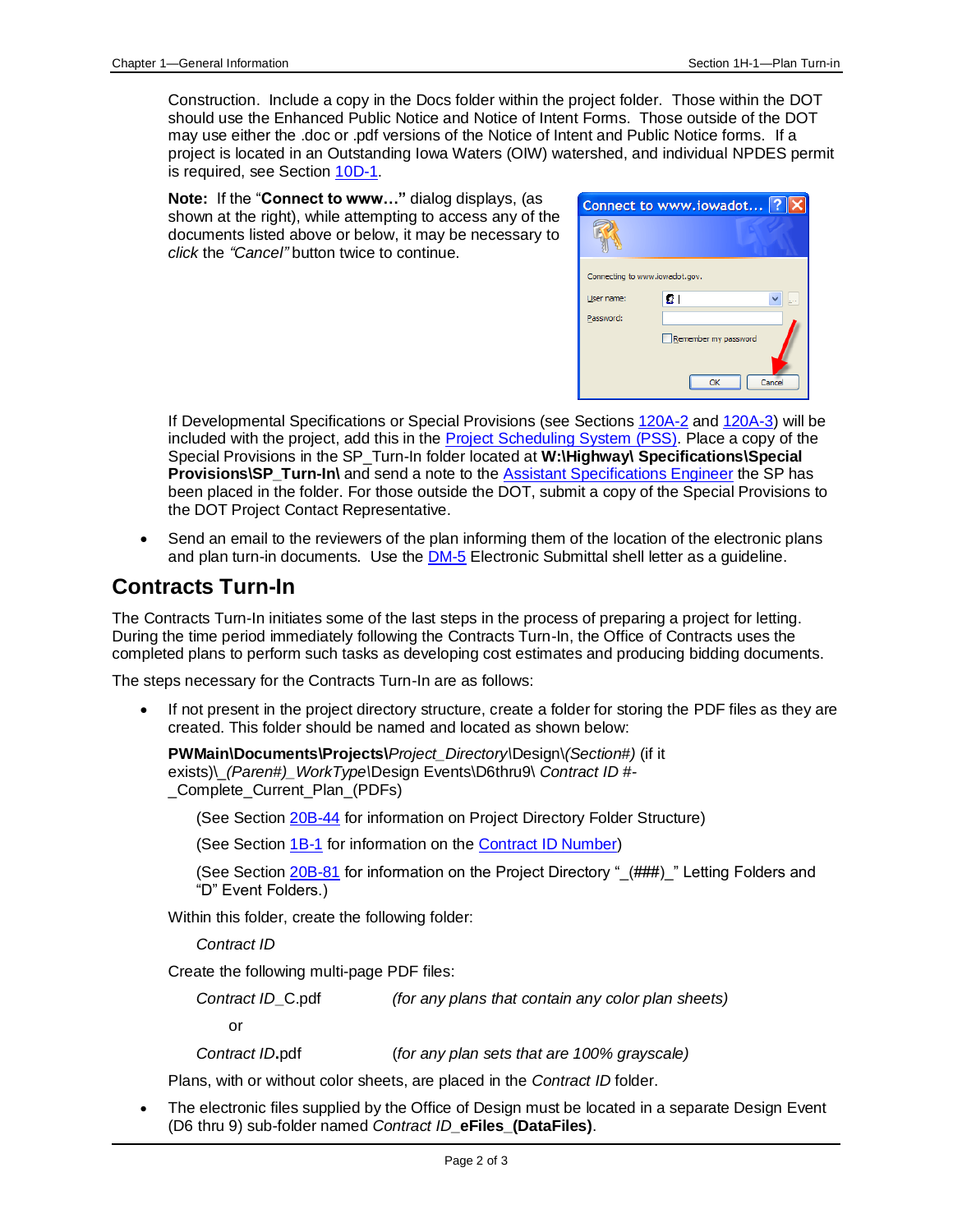**Note:** See Section [20B-71](20B-71.pdf) for information on the Electronic Files Supplied by the Office of Design. Pay particular attention to the List of Required Files for Final Turn-in of Electronic Files topic.

• Create a folder (named using the Contract ID Number) in any location, and when finished move it to the following location:

#### **W:\Highway\Contracts\PlanTurnIn\**

Copy the multi-page file(s) listed above to that folder.



All color plan section PDFs **must** have a " C" as a suffix to the pdf file name (indicating a color section).

If there are Efiles for the project, export a copy of the "Contract ID eFiles (DataFiles)" folder created above, and all its contents, to an accessible location. When finished move it to the following location:

#### **W:\Highway\Contracts\PlanTurnIn\**

- Ensure that the bid items in PSS are up to date (see Section [20J-82\)](20J-82.pdf).
- Fill out all required information in PSS, including the project estimate.
- Create a PDF of the final cost estimate. Name it: Contract ID\_Bureau\_Estimate.pdf. The bureau in charge of the estimate should place it in the following location under the letting date for the project:

W:\Highway\Contracts\CostEstimates\Letting date yymmdd.

For example, 78-0803-509\_Design\_Estimate.pdf, let in the December 17<sup>th</sup>, 2019, letting would go in the W:\Highway\Contracts\CostEstimates\191217 folder.

Send a plan submittal email documenting the plan turn-in. Use the [D6-D9](../ShellLetters/DesignEvents/D6-D9.docx) Electronic Submittal shell letter as a guideline.

Attach any other special documentation, including Public Interest Findings (see Section [1C-7\)](01c-07.pdf) and Special Provisions.

If the project was not previously submitted for a Methods Turn-in, send an email to the plan reviewers to provide the location of the electronic plans. Use the **DM-5** Electronic Submittal shell letter as a guideline.

For information regarding plan changes after the Contracts Turn-in date, see Sections [1H-2](01h-02.pdf) and [20B-81.](20B-81.pdf)